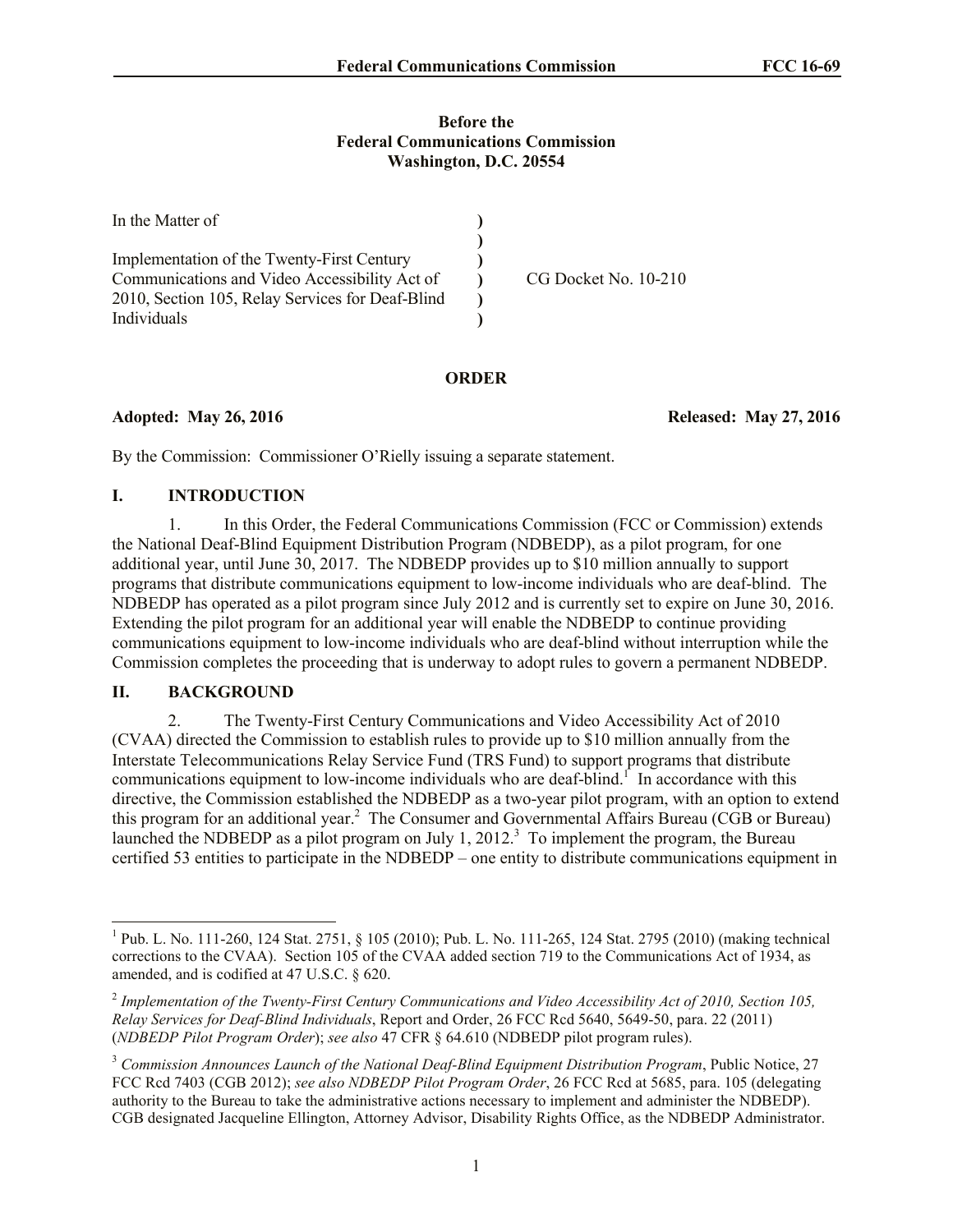each state, plus the District of Columbia, Puerto Rico, and the U.S. Virgin Islands<sup>4</sup> – and selected a national outreach coordinator to support the outreach and distribution efforts of these state programs.<sup>5</sup> On February 7, 2014, the Bureau extended the pilot program for a third year, until June 30, 2015.<sup>6</sup>

3. On August 1, 2014, the Bureau released a Public Notice inviting comment on the extent to which rules governing the NDBEDP pilot program should be retained, modified or replaced to make the permanent NDBEDP more effective and more efficient.<sup>7</sup> Guided by over 40 comments received in response to that Public Notice, on May 27, 2015, the Commission released a comprehensive Notice of Proposed Rulemaking (NPRM) to obtain additional input from the public on how best to design and administer a permanent NDBEDP.<sup>8</sup> In addition, the Commission simultaneously issued an Order that extended the pilot program for an additional year, until June 30, 2016. <sup>9</sup> In response to the NPRM, numerous programs certified under the pilot NDBEDP, organizations representing consumers with disabilities, and individual consumers submitted their feedback and suggestions.

# **III. EXTENSION OF THE NDBEDP PILOT PROGRAM**

 $\overline{a}$ 

4. To ensure the uninterrupted administration of the NDBEDP until the conclusion of the rulemaking proceeding and the establishment of a permanent program for the delivery of communications equipment to low-income individuals who are deaf-blind, we hereby extend the existing NDBEDP pilot program rules for one additional year, until June 30, 2017. We adopt this extension because we anticipate that this rulemaking proceeding and the implementation of new rules that may result will not be completed by June 30, 2016, when the rules governing the NDBEDP pilot program are scheduled to expire.<sup>10</sup> Among other things, implementation may require time for the preparation and receipt of new applications for certification; the selection of newly certified entities; and approval from the Office of

6 *Implementation of the Twenty-First Century Communications and Video Accessibility Act of 2010, Section 105, Relay Services for Deaf-Blind Individuals,* Order, 29 FCC Rcd 1234 (CGB 2014) (extending the NDBEDP pilot program through June 30, 2015).

<sup>7</sup> *Consumer and Governmental Affairs Bureau Seeks Comment on the National Deaf-Blind Equipment Distribution Program*, Public Notice, 29 FCC Rcd 9451 (CGB 2014).

<sup>4</sup> *Commission Announces Entities Certified to Participate in the National Deaf-Blind Equipment Distribution Program*, Public Notice, 27 FCC Rcd 7397 (CGB 2012). Reference to "state programs" or "certified programs" refers collectively to all of the jurisdictions that participate in the NDBEDP.

<sup>5</sup> *See Perkins School for the Blind to Conduct National Outreach for the National Deaf-Blind Equipment Distribution Program*, Public Notice, 27 FCC Rcd 6143 (CGB 2012). In addition, during the pilot program, the Bureau has provided guidance to state programs on compliance with the Commission's NDBEDP rules. *See, e.g.,* "NDBEDP Frequently Asked Questions," available at http://www.rolkaloube.com/#!ndbedpfaq/c1nlj (last viewed Apr. 6, 2016).

<sup>8</sup> *Implementation of the Twenty-First Century Communications and Video Accessibility Act of 2010, Section 105, Relay Services for Deaf-Blind Individuals*, Notice of Proposed Rulemaking, 30 FCC Rcd 5255 (2015). For example, this NPRM sought comment on the structure of the permanent program; the criteria for becoming a certified program; certification duration; certification application and renewal processes; developing a centralized database for reporting, reimbursement, and oversight; consumer eligibility criteria; outreach efforts; individualized assessments of consumers' communications and technology needs; equipment distribution, installation, and consumer training; the need for additional training resources; the system for allocating funding and reimbursing certified programs for their costs; certified programs' reporting, audit, and record retention requirements; consumer complaints; and other considerations.

<sup>9</sup> *Implementation of the Twenty-First Century Communications and Video Accessibility Act of 2010, Section 105, Relay Services for Deaf-Blind Individuals*, Order, 30 FCC Rcd 5247 (2015) (*NDBEDP Pilot Program 2015 Extension Order*).

<sup>10</sup> *See* 47 CFR §§ 64.610(a), (k); *NDBEDP Pilot Program 2015 Extension Order*, 30 FCC Rcd 5247, 5249, para. 4 (extending the NDBEDP pilot program through June 30, 2016).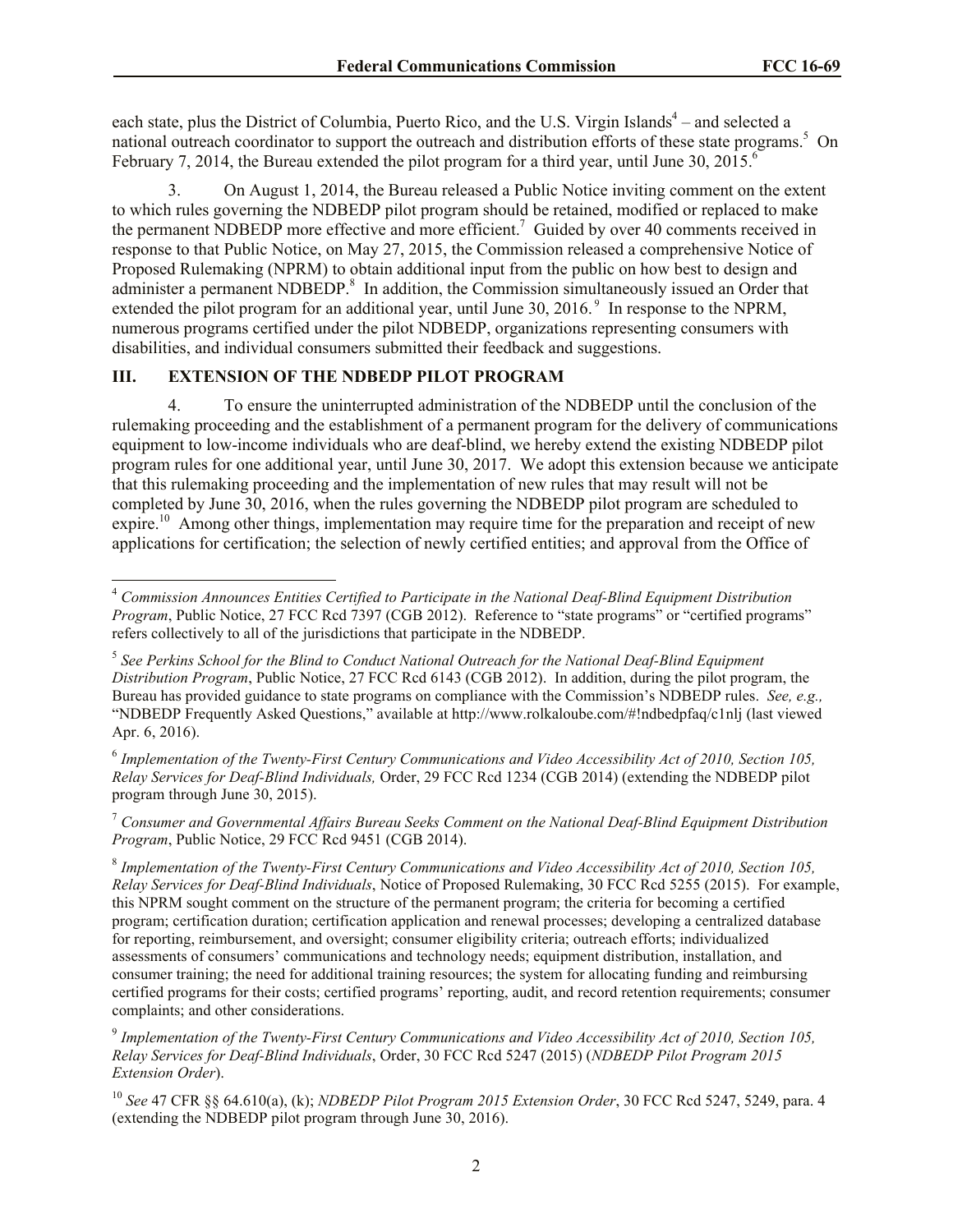Management and Budget for modified information collection requirements in accordance with the Paperwork Reduction Act of 1995.<sup>11</sup>

5. As the Commission stated previously, many individuals who have received equipment and training under the NDBEDP have reported that this program has vastly improved their daily lives, significantly enhancing their ability to live independently and expanding their educational and employment opportunities.<sup>12</sup> Extending the pilot program will serve the public interest because it will provide additional time to consider and address public comment in final rules for the permanent NDBEDP, to allow a seamless transition between the pilot and permanent programs. This extension will also provide greater programmatic certainty and stability to entities that are currently certified to participate in the NDBEDP in each of the 50 states plus the District of Columbia, Puerto Rico, and the U.S. Virgin Islands. To prevent a lapse in the pilot program, this extension of the pilot program rules shall be effective on July 1, 2016.

# **IV. ORDERING CLAUSES**

6. Accordingly, IT IS ORDERED, pursuant to sections 1, 4(i), 4(j), and 719 of the Communications Act of 1934, as amended, 47 U.S.C. §§ 151, 154(i), 154(j), 620, that this Order IS ADOPTED.

7. IT IS FURTHER ORDERED that this Order shall be effective July 1, 2016.

# FEDERAL COMMUNICATIONS COMMISSION

Marlene H. Dortch Secretary

l

<sup>11</sup> Pub. L. No. 104-13, 109 Stat. 163. *See* 44 U.S.C. §§ 3501-3520.

<sup>12</sup> *NDBEDP Pilot Program 2015 Extension Order*, 30 FCC Rcd at 5248, para. 2.